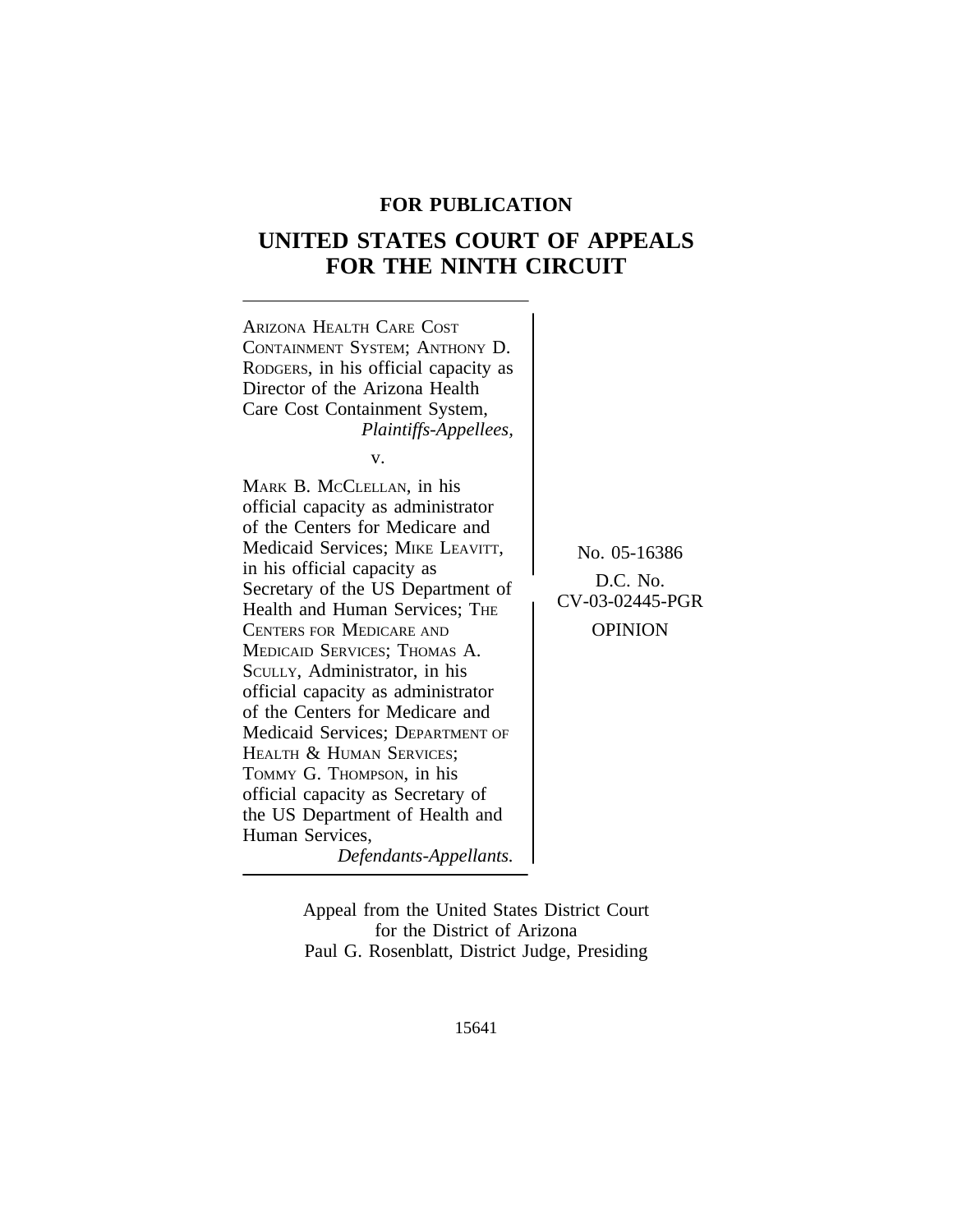Argued and Submitted May 15, 2007—San Francisco, California

Filed December 3, 2007

Before: Diarmuid F. O'Scannlain and Sandra S. Ikuta, Circuit Judges, and Leonard B. Sand,\* Senior Judge.

Opinion by Judge Ikuta

<sup>\*</sup>The Honorable Leonard B. Sand, Senior United States District Judge for the Southern District of New York, sitting by designation.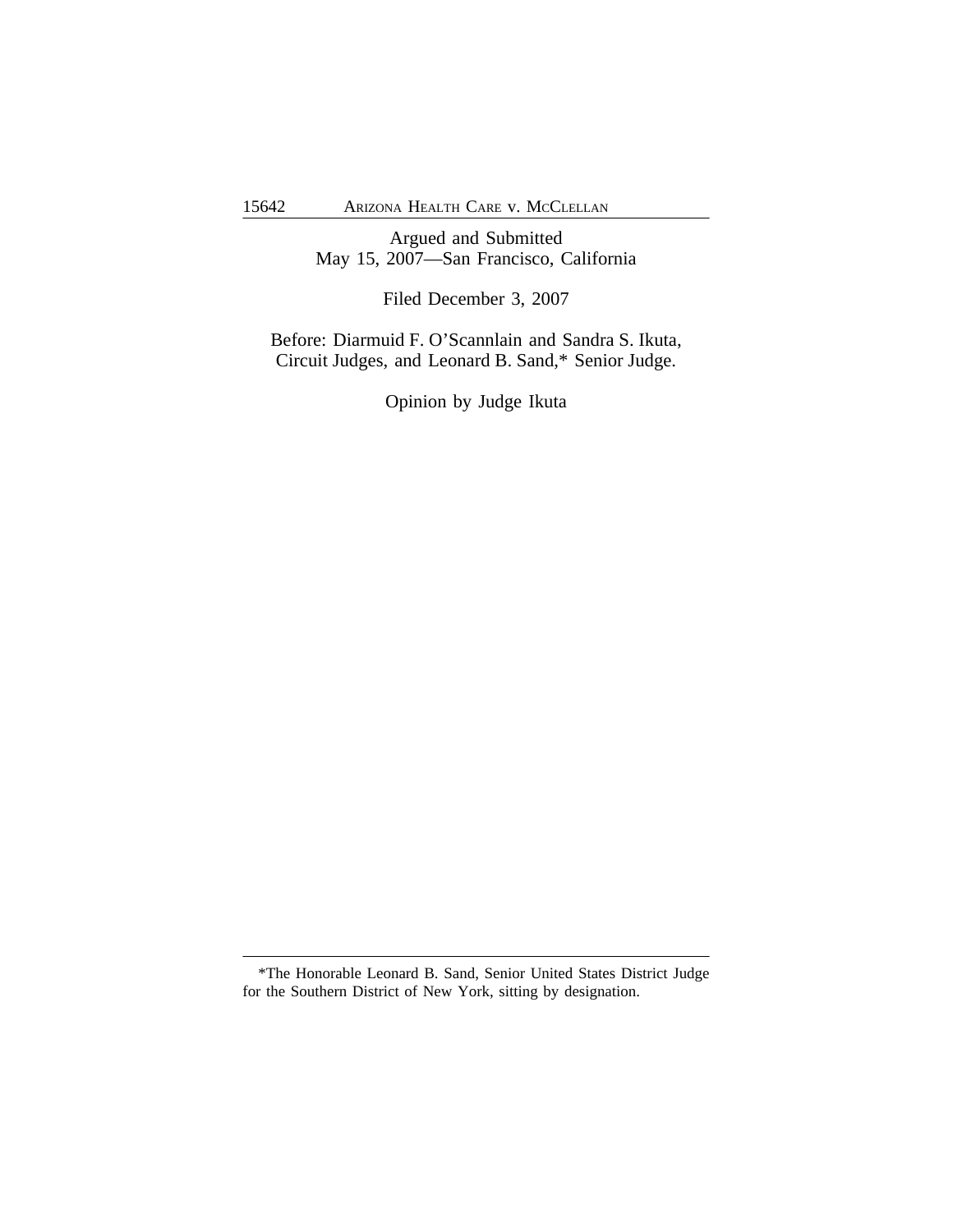### **COUNSEL**

Jonathan H. Levy, Civil Division, U.S. Department of Justice, Washington, D.C., for the defendants-appellants.

Charles A. Miller and Donald J. Ridings Jr., Covington & Burling, Washington, D.C., for the plaintiffs-appellees.

#### **OPINION**

IKUTA, Circuit Judge:

This appeal requires us to resolve conflicting statutory interpretations of § 402(e) of the Indian Health Care Improvement Act, 42 U.S.C. § 1396d(b), which requires the federal government to pay 100 percent of certain Medicaid costs for services "which are received through an Indian Health Service facility."<sup>1</sup> The Arizona Health Care Cost Containment System

**<sup>1</sup>** 42 U.S.C. § 1396d(b) states, in pertinent part:

Notwithstanding the first sentence of this section [explaining how the "Federal medical assistance percentage," the federal share of Medicaid expenses, will be calculated for each state], the Federal medical assistance percentage shall be 100 per centum with respect to amounts expended as medical assistance for services which are received through an Indian Health Service facility whether operated by the Indian Health Service or by an Indian tribe or tribal organization (as defined in section 1603 of Title 25).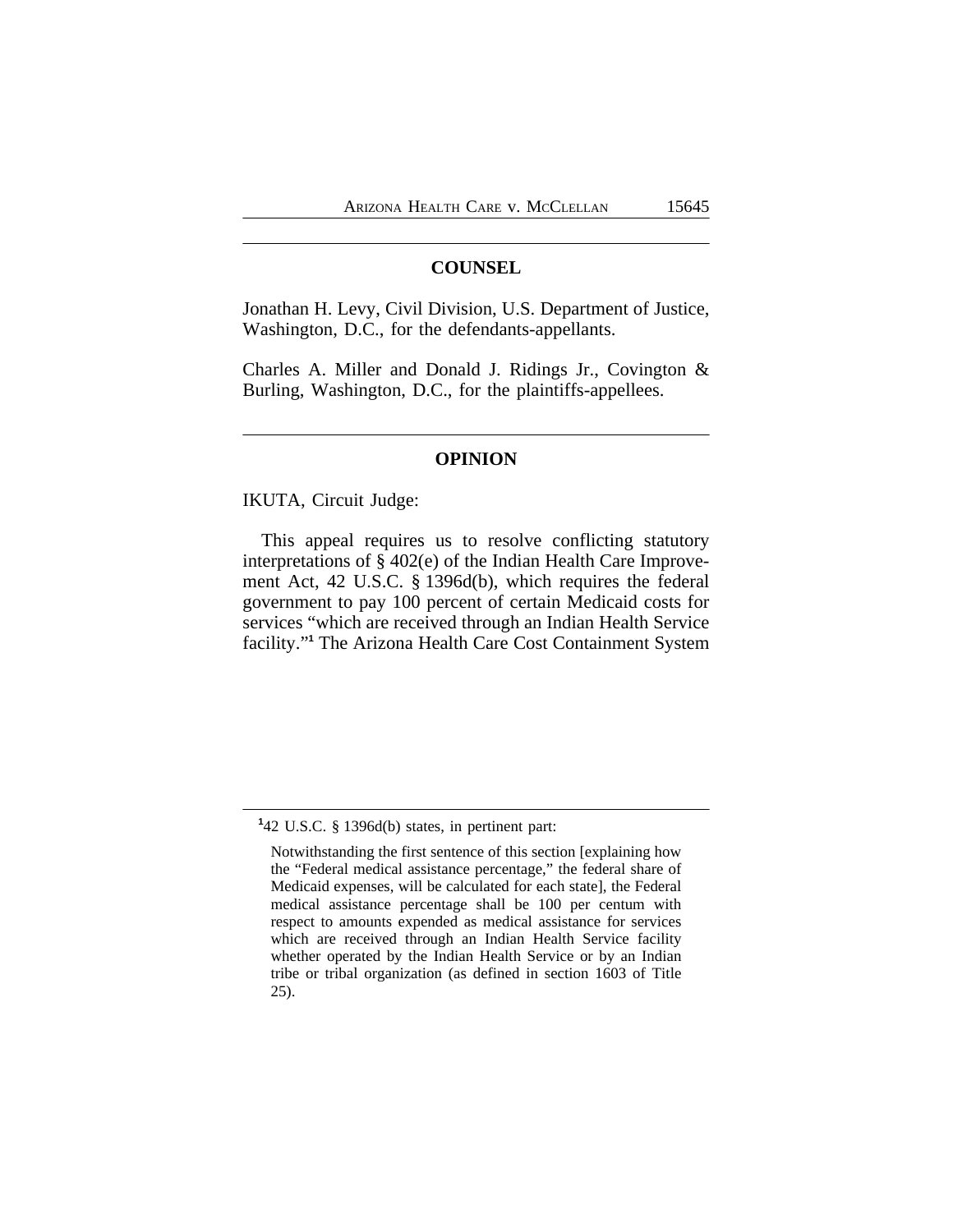("Arizona"), the state entity that administers Arizona's Medicaid program, interprets this language as requiring the federal government to reimburse states for all health care services provided to Medicaid-eligible Indians under referral agreements between health care service providers and the Indian Health Service ("IHS"). By contrast, the Health Care Financing Administration ("HCFA"),<sup>2</sup> the federal entity that administers Medicaid, interprets this language as requiring the federal government to reimburse states only for health care services provided by "an IHS facility which offers, is responsible for and bills Medicaid for the services provided." The district court held that Arizona's interpretation was correct and granted Arizona's motion for summary judgment. We have jurisdiction pursuant to 28 U.S.C. § 1291 and now reverse.

I

As part of its unique government-to-government relationship with American Indian Tribes and Alaska Native corporations, the federal government provides health care services to roughly 1.9 million American Indian and Alaska Native people. *See* 25 U.S.C. § 1601; *Lincoln v. Vigil*, 508 U.S. 182, 185 (1993); IHS Fact Sheet (2007), http://info.ihs.gov/Files/ IHSFacts-Jan2007.doc (last visited November 7, 2007). Since 1955, the IHS, now a federal agency within the Department of Health and Human Services ("HHS"), has been responsible for providing these services. From its inception, IHS had sought to accomplish its objectives primarily by building and staffing its own facilities on or near Indian communities. Am. Indian Policy Review Comm'n, Report on Indian Health 94, 105 (Comm. Print 1976). Geographical, logistical, and financial limitations made it impossible for IHS to provide the full

**<sup>2</sup>**Although the Health Care Financing Administration ("HCFA") was renamed the Centers for Medicare & Medicaid Services, 66 Fed. Reg. 35,437 (July 5, 2001), we will use the term HCFA, which was the name of the federal agency during the time period at issue here.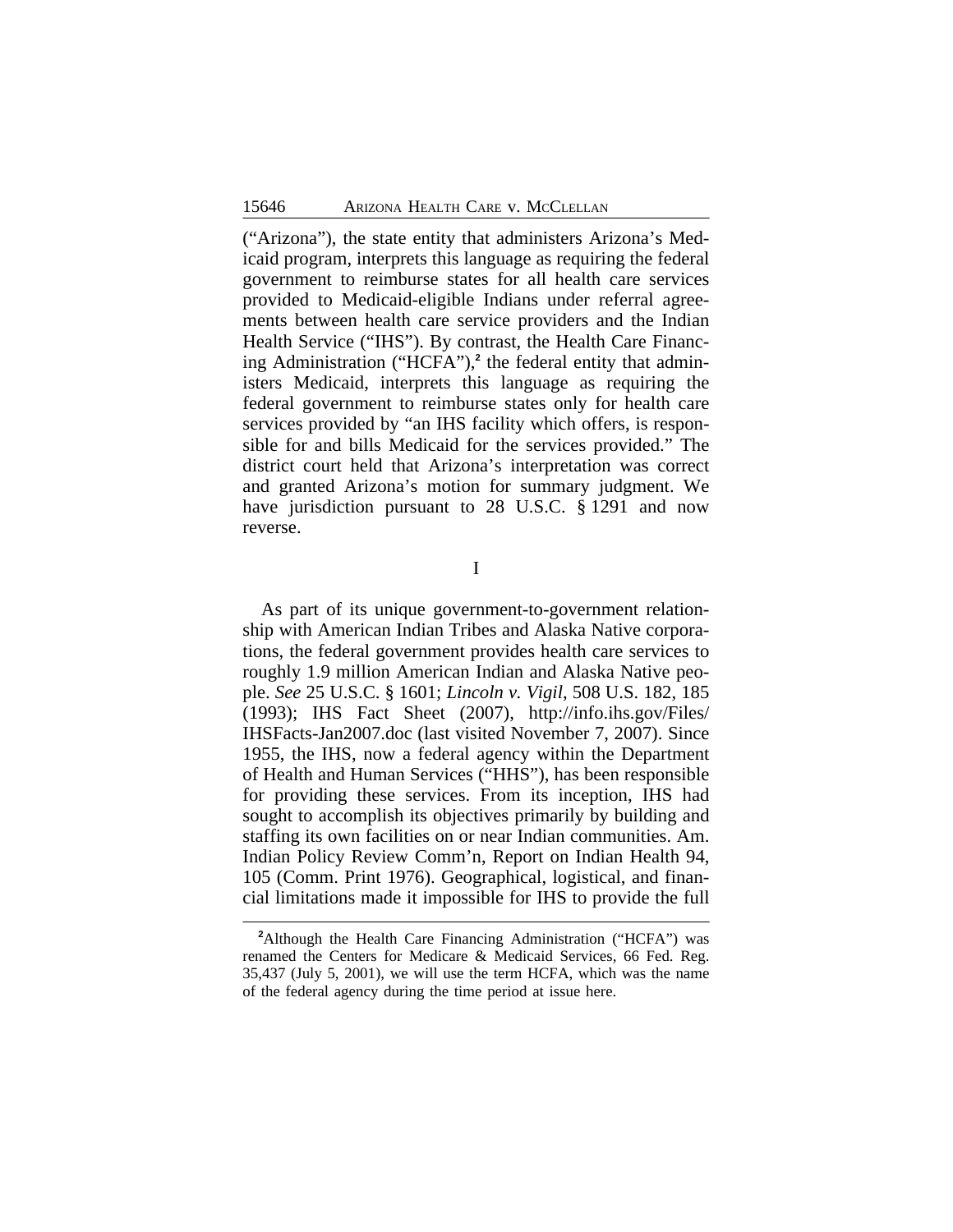range of medical services in this manner, and IHS routinely entered into different types of agreements with other health services providers to fill in gaps in IHS services. *Id.* at 105.

In 1965, the Medicaid program was signed into law. Medicaid, a joint federal and state medical welfare program, provides for state Medicaid agencies to reimburse health care providers for the cost of covered services delivered to Medicaid beneficiaries. 42 U.S.C. §§ 1396, 1396a. The federal government then reimburses the states for all or part of those expenditures. 42 U.S.C. §§ 1396b, 1396d(b). The rate at which the federal government reimburses the states for Medicaid expenditures, called the "federal medical assistance percentage," or "FMAP," typically ranges from 50 to 83 percent. *See* 42 U.S.C. § 1396d(b). The federal government recalculates the FMAP reimbursement rate annually based on each state's per capita income. *See id.* §§ 1396d(b), 1301(a)(8)(B). Although Medicaid-eligible Indians were entitled to use non-IHS service providers to the same extent as other citizens of a state, the degree to which Indians actually benefitted from the newly established Medicaid programs is "unclear." Report on Indian Health, *supra*, at 85.

In 1976, Congress found that many IHS facilities were "inadequate, outdated, inefficient, and undermanned," and enacted the Indian Health Care Improvement Act ("IHCIA") to "implement the Federal responsibility for the care and education of the Indian people by improving the services and facilities of Federal Indian health programs and encouraging maximum participation of Indians in such programs." IHCIA, Pub. L. No. 94-437, 90 Stat. 1400 (1976). Title IV of the IHCIA contained numerous provisions aimed at upgrading the overall quality of IHS facilities. *See* IHCIA §§ 401-03.

Relevant here, § 402(a) of the IHCIA amended the Social Security Act to permit IHS facilities to obtain Medicaid reimbursement for services provided to Medicaid-eligible Indians. *See* IHCIA § 402(a), 42 U.S.C. § 1396j. As a result, IHS facil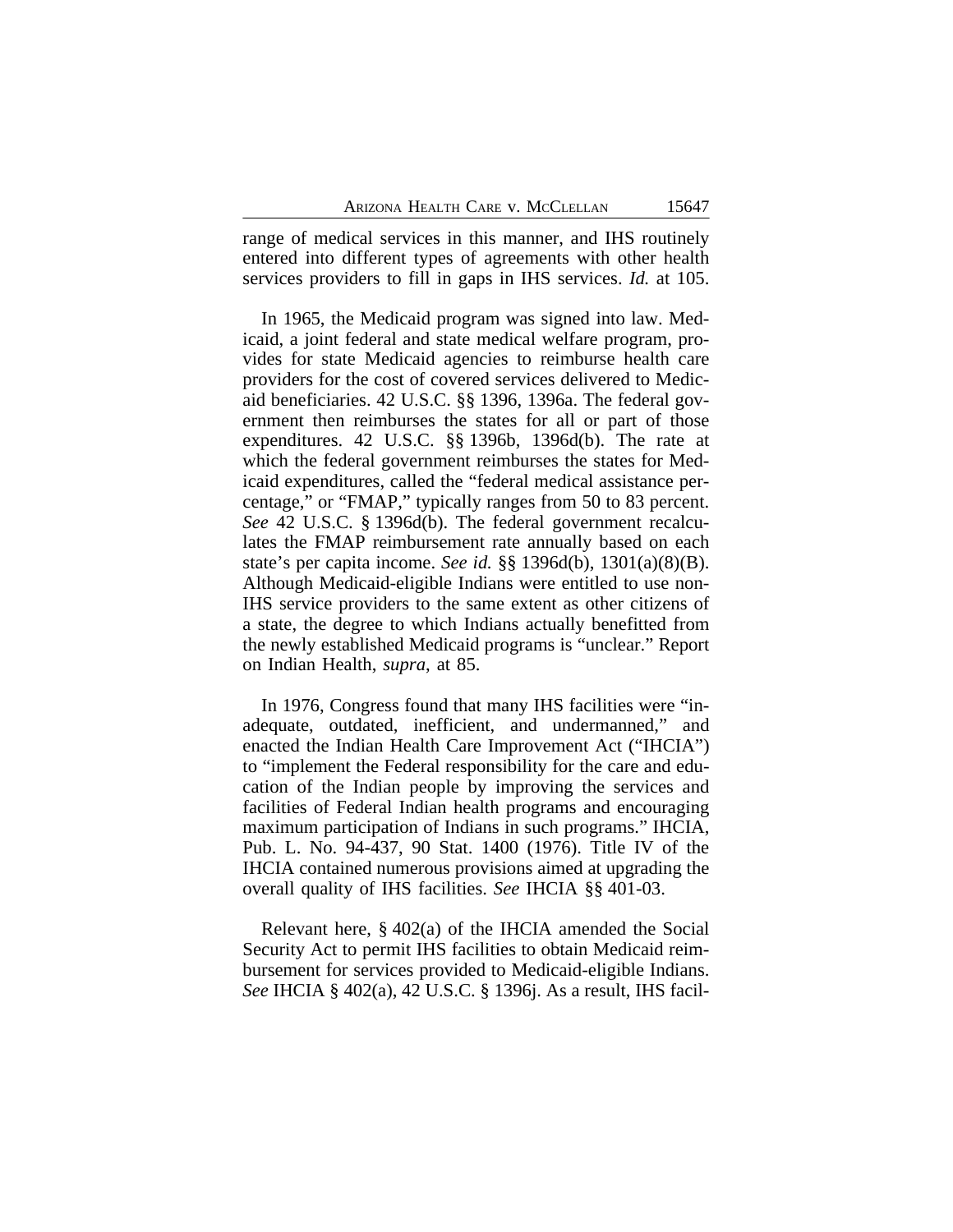ities could receive reimbursement from Medicaid as well as funding through direct Congressional appropriations. Because states previously did not provide Medicaid funding for IHS health care services, this enactment would have imposed an additional burden on states' Medicaid programs. To avoid this result, Congress amended § 1905(b) of the Social Security Act, 42 U.S.C. § 1396d(b), by inserting the following language:

Notwithstanding the first sentence of this section [explaining how the "federal medical assistance percentage" will be calculated for each state], the Federal medical assistance percentage shall be 100 per centum with respect to amounts expended as medical assistance for services *which are received through an Indian Health Service facility.*

IHCIA § 402(e), 42 U.S.C. § 1396d(b) (emphasis added).

Immediately after the enactment of the IHCIA, and for the next twenty years, HCFA interpreted this language as requiring a FMAP reimbursement rate of 100 percent for health care services provided by IHS for Medicaid-eligible Indians, when IHS billed Medicaid directly for those services. HCFA did not allow a FMAP reimbursement rate of 100 percent for health care services provided by non-IHS providers, even when IHS had entered into referral agreements with those providers.

HCFA's interpretation of § 402(e) corresponded to the different types of agreements IHS had used to supplement its services. In some cases, an IHS facility would offer a health care service to its Indian patients, and provide the service by purchasing it from a contractor (a non-IHS health service provider). After the enactment of the IHCIA, IHS billed Medicaid directly for these services. IHS also entered into referral agreements with non-IHS providers. Under these agreements, the non-IHS provider agreed to furnish medical services at a rate no higher than the prevailing Medicare allowable rates to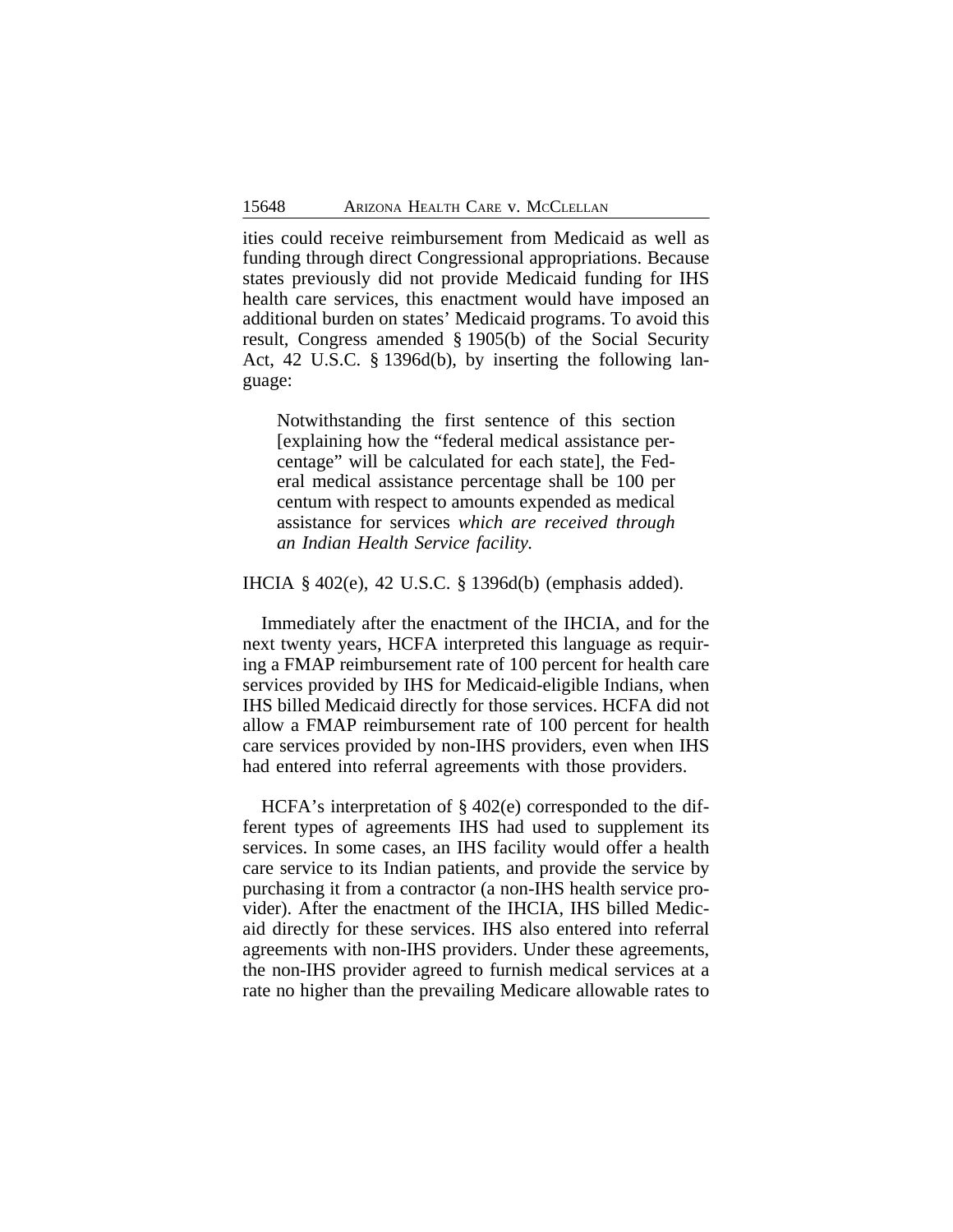Medicaid-eligible Indians referred by IHS. Reimbursement Rates for Health Care Services Authorized Under the Indian Health Service Contract Health Service Regulations, 51 Fed. Reg. 23,540 (June 30, 1986). IHS did not bill Medicaid for such services. Before 1997, Arizona neither received nor claimed a FMAP reimbursement rate of 100 percent for services provided to Medicaid-eligible Indians under these referral agreements.

In 1997, the HCFA issued a memorandum to an associate regional administrator in HCFA Region IX**<sup>3</sup>** in response to Arizona's question whether non-emergency transportation provided to Indians was eligible for a FMAP reimbursement rate of 100 percent. The HCFA memo stated:

[W]e do not agree that non-emergency transportation is a service provided "through an IHS facility." Our position on this issue is that in order for IHS services to qualify for 100% FMAP, the service must be: (1) provided by IHS, or a contractual agent of an IHS or tribal facility, (2) considered as a "facility service"; that is, a service that would be within the proper scope of services which can be claimed by that facility, and (3) claimed by the IHS facility as a service of that facility. These services are referred to in regulation at 42 CFR 440.10 ("Inpatient hospital services") and 42 CFR 440.20 ("Outpatient hospital services and rural health facility services")[.]

For most facilities, services are furnished within the physical confines of the facility. Satellite facilities owned or leased, and operated by IHS or tribal 638 programs, are also considered to be within the physical confines of an IHS/tribal facility.**<sup>4</sup>** *Referred ser-*

**<sup>3</sup>**Currently, Region IX includes Arizona, California, Hawaii, Nevada, and the Territories of American Samoa, Guam and the Commonwealth of the Northern Mariana Islands.

**<sup>4</sup>**Facilities owned or operated by tribes or tribal organizations under agreements with the IHS are known as "638" facilities after the public law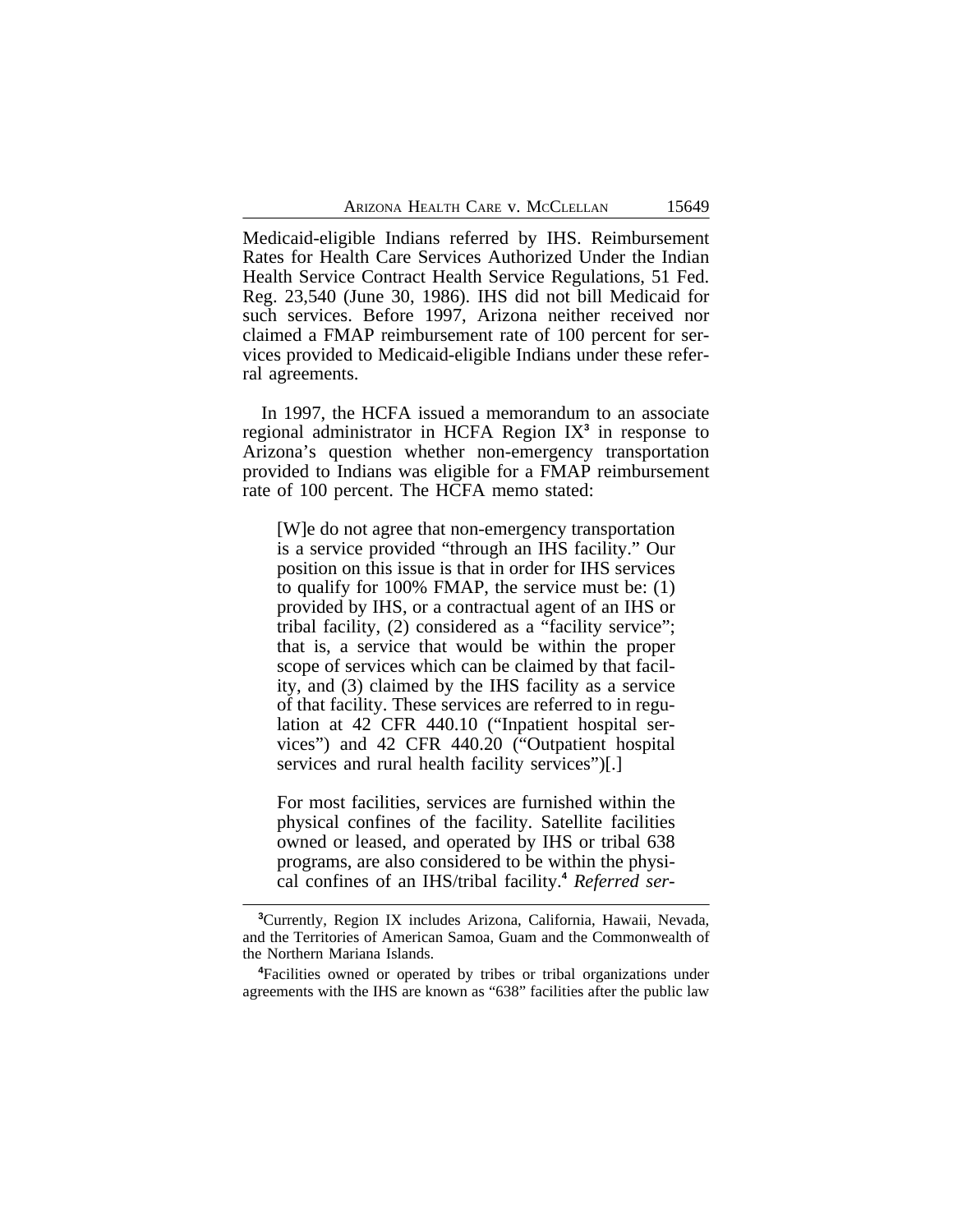*vices, provided through a contractual arrangement, can also be considered provided "through an IHS facility" and reimbursed at the 100% FMAP rate as long as these are services that could be provided as a "facility service", as referenced by regulation above.* Any other type of services, such as nonemergency transportation, are not considered to be "facility services", and therefore should be reimbursed at the normal State/Federal match rate.

Memorandum from the Acting Dir., Medicaid Bureau, to the Assoc. Reg'l Adm'r, Div. of Medicaid, Region IX (May 15, 1997) (emphasis added).

Arizona interpreted the memorandum's statement that a FMAP reimbursement rate of 100 percent applied to "[r]eferred services, provided through a contractual arrangement" as extending to all health care services provided under referral agreements between IHS and non-IHS service providers. As a result of this interpretation, Arizona developed a procedure for claiming a FMAP reimbursement rate of 100 percent for services that met five criteria: (1) the recipient was a Medicaid-eligible Indian who had chosen IHS as his or her health plan as of the date of the service; (2) the service was provided by a non-IHS provider; (3) the service was furnished pursuant to an agreement between an IHS facility and the non-IHS provider at the time the service was provided; (4) the service was a "facility service," under 42 C.F.R. § 440.10 or § 440.20;<sup>5</sup> and (5) the date of the service was on or after May 15, 1997, the date of the non-emergency transportation memorandum.

number of the Indian Self-Determination and Education Assistance Act of 1975, Pub. L. No. 93-638, 88 Stat. 2203.

**<sup>5</sup>** 42 C.F.R. § 440.10 (defining "inpatient hospital services") and 42 C.F.R. § 440.20 (defining "outpatient hospital services and rural health clinic services") identify services that are reimbursable through FMAP for purposes of Medicaid. *See* 42 U.S.C. § 1396d(a); 42 C.F.R. § 440.1.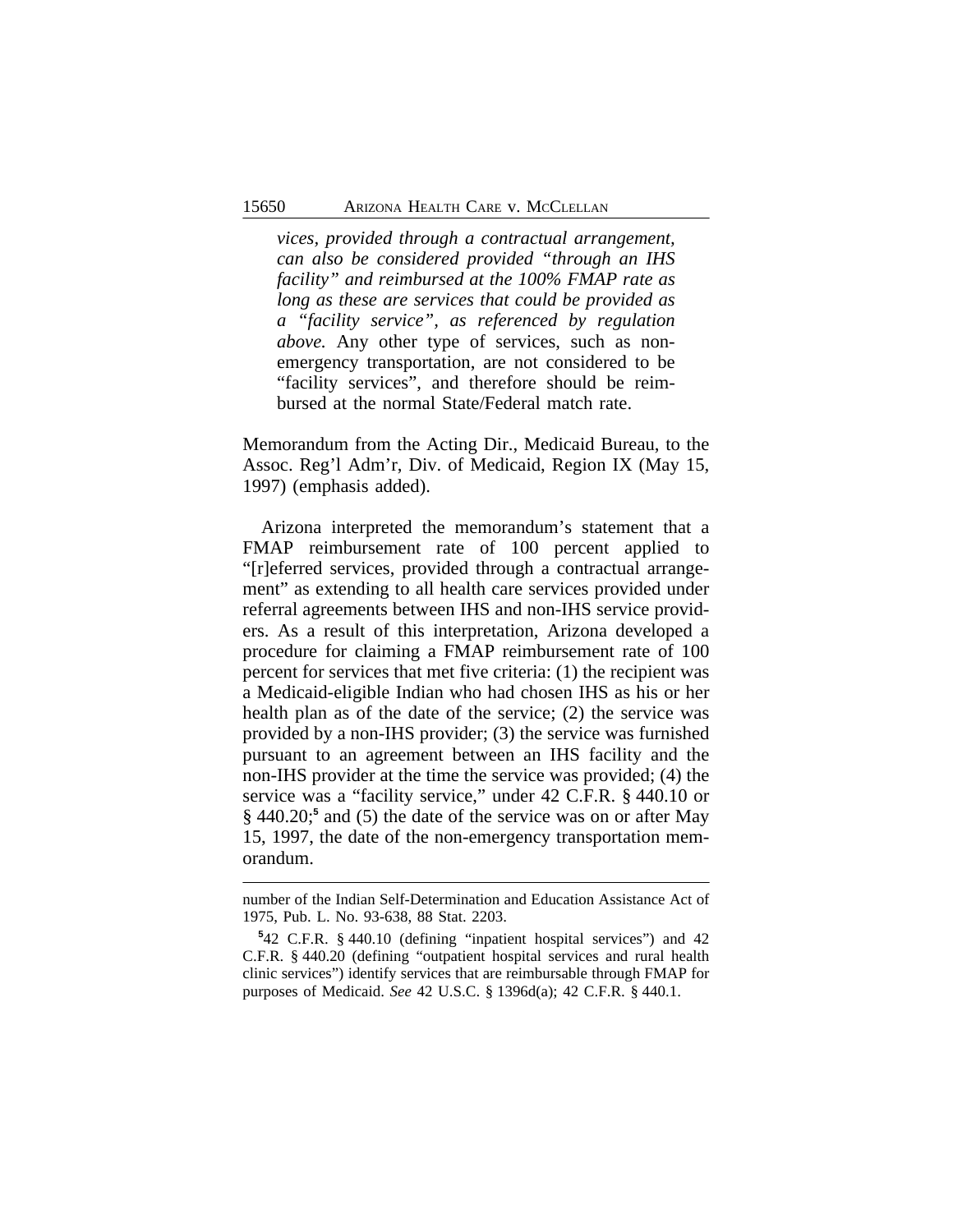Arizona made its first claim under the new procedure for the quarter ending March 31, 1999. As a result of its new procedure, Arizona claimed an additional \$1,838 of federal reimbursement, which HCFA allowed without deferral or investigation. However, in late 1999, HCFA began to defer action on Arizona's reimbursement claims, and ultimately disallowed Arizona's subsequent claims to the extent they exceeded the normal FMAP reimbursement rate.

Arizona appealed HCFA's disallowance of approximately \$36 million of Arizona's claims. The Departmental Appeals Board ("DAB")<sup>6</sup> upheld HCFA's disallowance in a 2001 administrative decision. In this decision, the DAB held that the meaning of "received through an Indian Health Service facility" was ambiguous, because it could mean "by means of" or "in." Following its long-standing procedures for resolving disputes over ambiguous statutory language, the DAB held:

(1) HCFA's reasonable and long-standing interpretation of the costs eligible for 100% FMAP was limited to those 'received through' an IHS facility which offers, is responsible for and bills Medicaid for the services provided; (2) Arizona was notified of and long operated consistently with this interpretation; (3) HCFA did not change this policy in its memorandum of May 1997; (4) Arizona did not reasonably rely on an alternative interpretation; and (5) the costs disallowed here were not eligible for 100% FMAP rate under HCFA's interpretation.

**<sup>6</sup>**The DAB is a separate adjudicatory department within HHS that provides independent review of disputed decisions for many HHS programs. The DAB generally issues HHS's final decision, which may then be appealed to a federal court. Among its many functions, the DAB hears disputes pertaining to HCFA's (now CMS's) disallowances of FMAP reimbursement. *See* 42 U.S.C. § 1316(d); 42 C.F.R. § 430.42(b).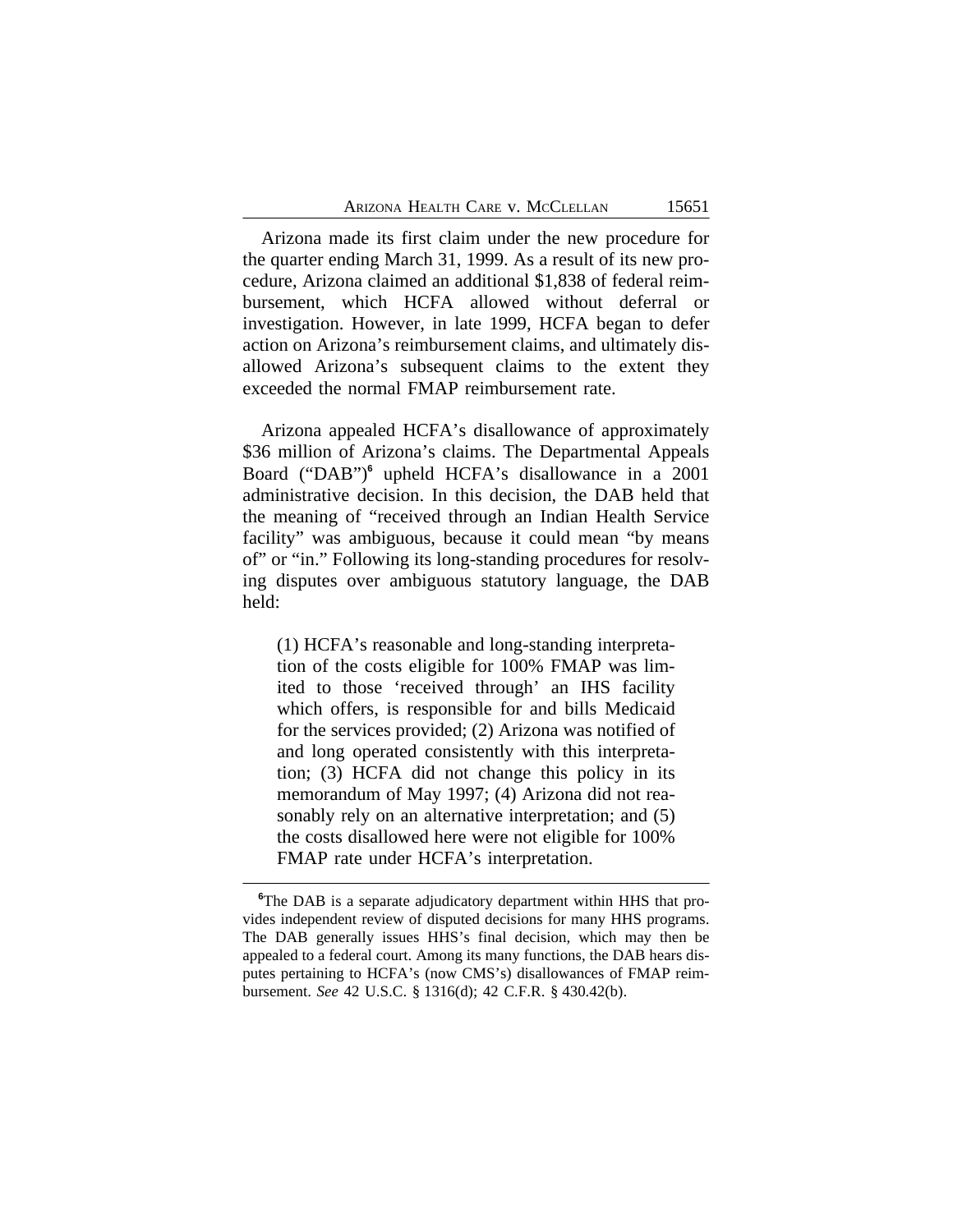Accordingly, the DAB upheld all the disallowances at issue.**<sup>7</sup>**

Arizona brought suit in the District of Arizona to challenge the DAB's decision. Ruling on cross-motions for summary judgment and applying the framework of *Chevron U.S.A., Inc. v. Natural Resources Defense Council, Inc.*, 467 U.S. 837 (1984), the district court ruled in favor of Arizona. Noting its agreement with the only two federal courts that had then addressed the issue, *North Dakota ex rel. Olson v. Ctrs. for Medicare & Medicaid Servs.*, 286 F. Supp. 2d 1080 (D.N.D. 2003), *rev'd*, 403 F.3d 537 (8th Cir. 2005), and *Ellenbecker v. Ctrs. for Medicare & Medicaid Servs.*, 335 F. Supp. 2d 999 (D.S.D. 2003), *rev'd*, 403 F.3d 537 (8th Cir. 2005), the district court reversed the DAB, concluding that "as a matter of law . . . the language of [§ 402(e)] at issue is clear and unambiguous and . . . the phrase 'received through' is properly interpreted as pertaining [to] services that are provided as a result of a referral from an IHS facility by private health care providers who bill the state Medicaid program for those services."**<sup>8</sup>** The district court determined that HCFA's interpretation (to which the DAB had deferred) was unreasonable. Therefore, the district court granted Arizona's motion for summary judgment, which HCFA now appeals.

<sup>&</sup>lt;sup>7</sup>The DAB subsequently issued a second decision that incorporated the first decision and upheld the remaining disallowance.

<sup>&</sup>lt;sup>8</sup>After the district court rendered its decision, the Eighth Circuit reversed the decisions of the South Dakota and North Dakota district courts. *North Dakota ex rel. Olson v. CMS*, 403 F.3d 537, 540 (8th Cir. 2005). The Eighth Circuit ruled that the language of § 402(e) was unclear, but the legislative history "is clear and consistent" and established that Congress's use of "received through" rather than "provided in" did not cover services provided by non-IHS providers under a referral agreement such as those at issue in this appeal. *Id*. Therefore, the Eighth Circuit concluded that a FMAP reimbursement rate of 100 percent did not apply to services provided by non-IHS health care providers under a referral contract with IHS. *Id*.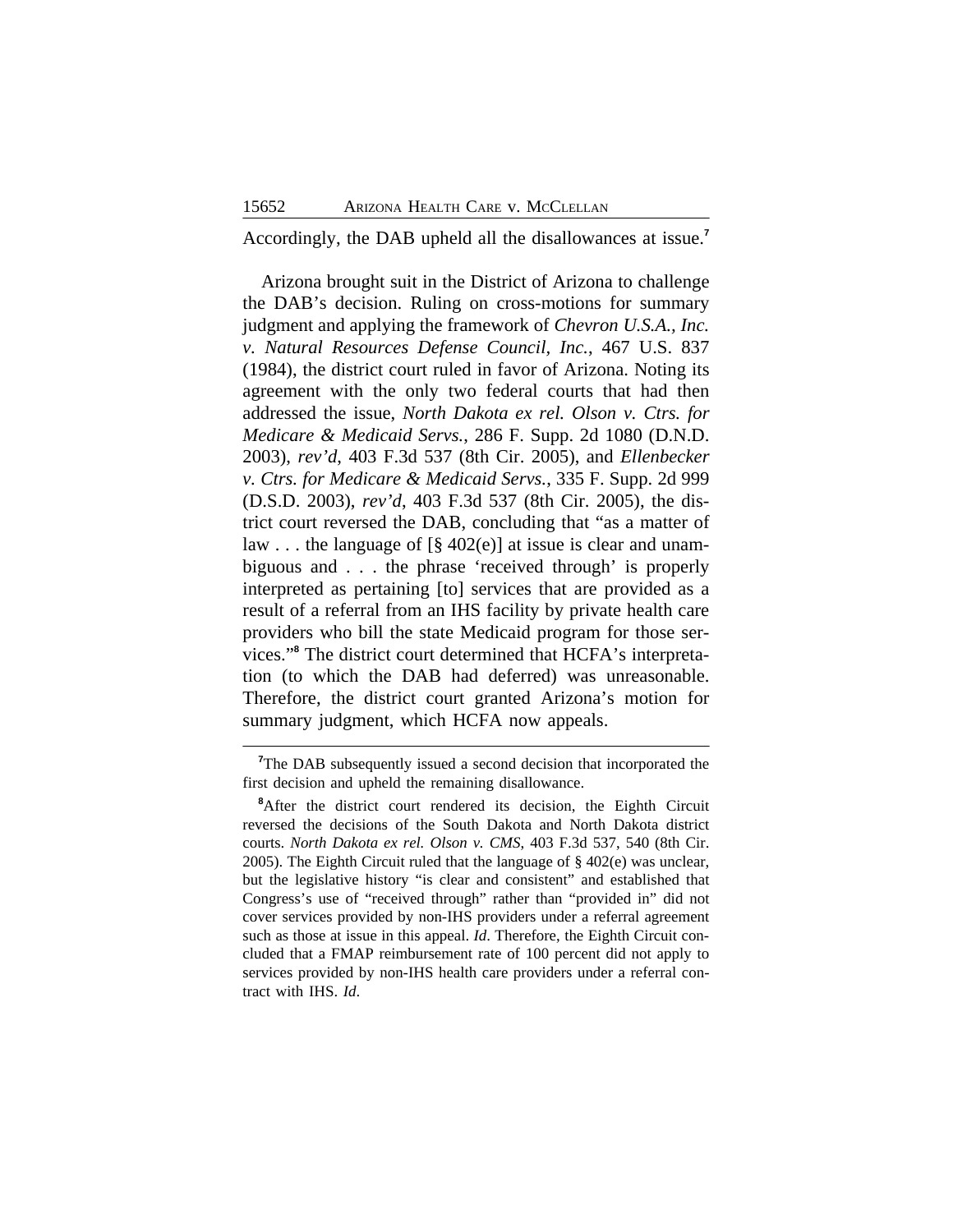**[1]** We review the district court's grant of Arizona's motion for summary judgment de novo. *Balint v. Carson City*, 180 F.3d 1047, 1050 (9th Cir. 1999). There is no dispute that the DAB's decision is the product of formal adjudication that merits *Chevron* deference. *See United States v. Mead Corp.*, 533 U.S. 218, 22627 (2001). Therefore, we follow a two-step process in reviewing the DAB's interpretation of federal law. *Chevron*, 467 U.S. at 842-43. First, "if a court determines that Congress has directly spoken to the precise question at issue, then that is the end of the matter; for the court, as well as the agency, must give effect to the unambiguously expressed intent of Congress." *United States v. Haggar Apparel Co.*, 526 U.S. 380, 392 (1999) (internal citations and quotations omitted). Second, if "the agency's statutory interpretation fills a gap or defines a term in a way that is reasonable in light of the legislature's revealed design, we give [that] judgment controlling weight." *Id.* (internal citations and quotations omitted).

A

We begin with the plain language of the statute. *Gwaltney of Smithfield, Ltd. v. Chesapeake Bay Found., Inc.*, 484 U.S. 49, 56 (1987). The district court focused on the meaning of the word "through" in the phrase "services which are received through an Indian Health Service facility," in § 402(e). The word "through" is not defined elsewhere in the statute or by regulation. Accordingly, we consider whether there is an unambiguous common sense meaning of the word that resolves the question whether this phrase includes services provided by non-IHS providers via a referral agreement with IHS, as Arizona would have it, or is limited to services "provided by a particular IHS facility within its scope of services" and billed by that facility to Medicaid, as the DAB held. *See Wilderness Soc'y v. U.S. Fish & Wildlife Serv.*, 353 F.3d 1051, 1061 (9th Cir. 2003) (en banc) (when no statutory or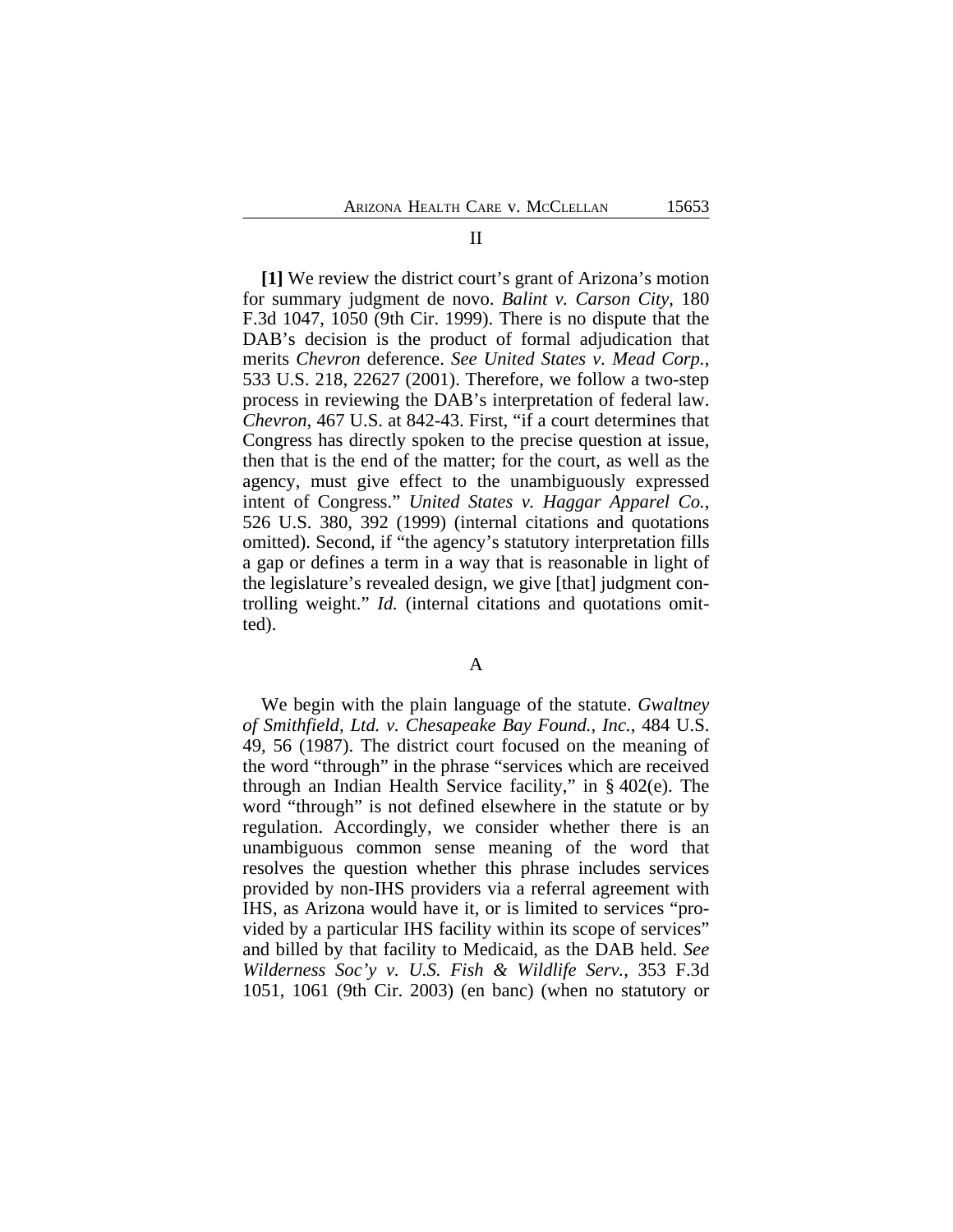regulatory provision defines the meaning of a term, we consider the common sense meaning of the words, including review of dictionaries), *amended by* 360 F.3d 1374 (9th Cir. 2004) (en banc).

**[2]** After referring to dictionaries that were current when Congress was drafting this legislation, we are unable to resolve this ambiguity. As noted by the DAB, the phrase "through" can mean "by means of" and "by the help or agency of," Webster's Third New International Dictionary 2384 (1971), which supports Arizona's interpretation, as well as "in" and "within," which supports HCFA's interpretation. Black's Law Dictionary 1652 (4th ed. 1968).**<sup>9</sup>**

In construing specific words in a statute, we must also look to the "language and design of the statute as a whole," *K Mart Corp. v. Cartier, Inc.*, 486 U.S. 281, 291 (1988), and read the specific words "with a view to their place in the overall statutory scheme." *Wilderness Soc'y*, 353 F.3d at 1060 (quoting *Davis v. Michigan Dep't of Treasury*, 489 U.S. 803, 809 (1989)). Arizona argues that because Congress used the phrases "provided in" or "offered by" in various Medicaid provisions, it intended the phrase "received through" in § 402(e) to mean something different. For example, the IHCIA provides that states must be reimbursed under Medicaid for "services provided in [Indian Health] Service facilities," IHCIA § 402(a), (b). In addition, various subsections within 42 U.S.C. § 1396d restrict Medicaid coverage to services that are provided "by" or "in" a facility. *See, e.g.*, *id.* § 1396d(a)(13) ("medical assistance" includes physicianrecommended medical services "provided in a facility"); § 1396d(a)(2) (medical assistance includes ambulatory services "offered by a rural health clinic");  $\S$  1396d(t)(4) (covering laboratory services "customarily provided by or through,

**<sup>9</sup>**Black's Law Dictionary is one source this court has used to determine the "common sense meaning" of statutory language. *See, e.g.*, *Wilderness Soc'y*, 353 F.3d at 1061.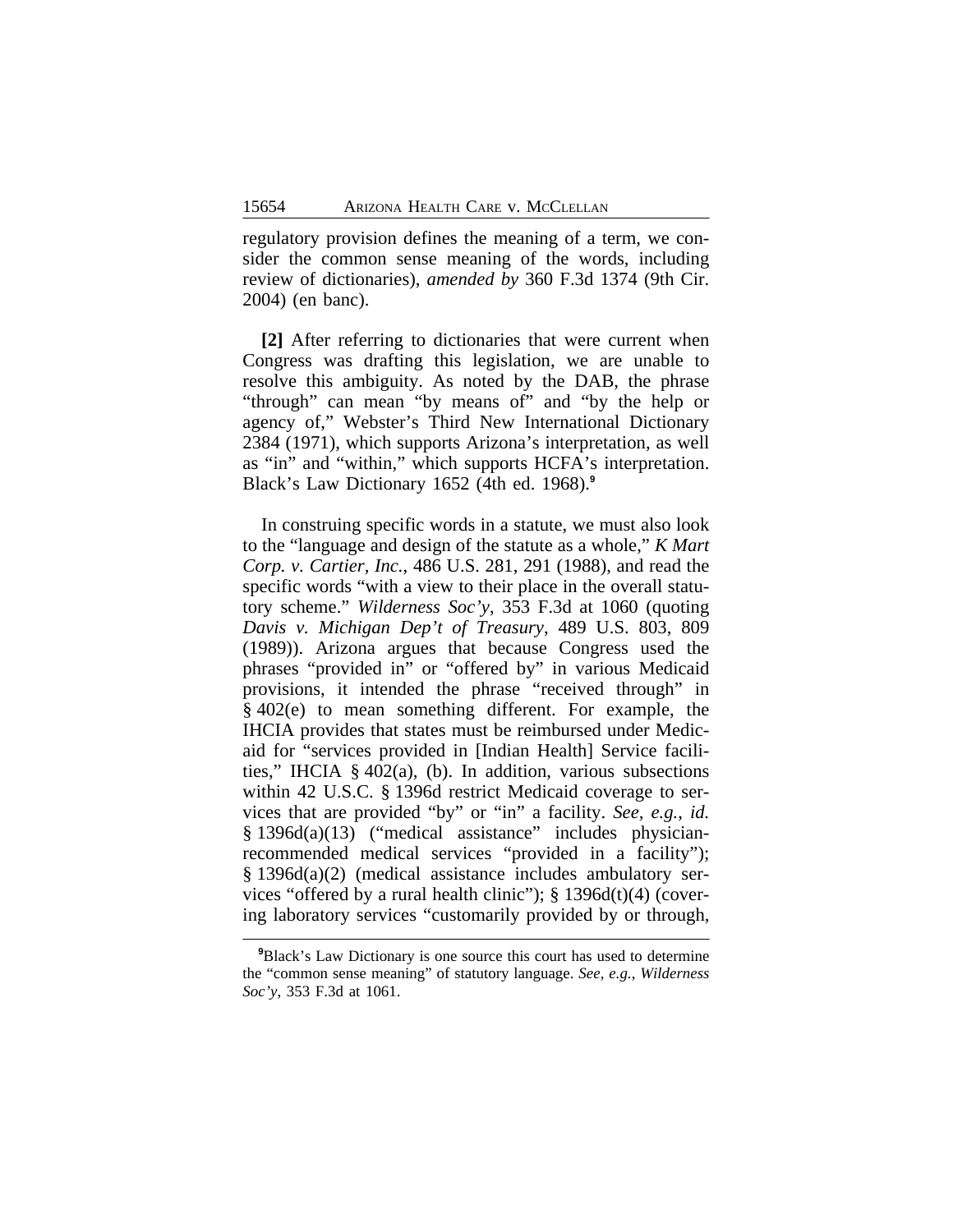a general practitioner, family medicine physician, internal medicine physician, obstetrician/gynecologist, or pediatrician"). Because a court must presume that Congress intended a different meaning when it uses different words in connection with the same subject, *see SEC v. McCarthy,* 322 F.3d 650, 656 (9th Cir. 2003), Arizona contends it is clear that Congress did not intend to limit the FMAP reimbursement rate of 100 percent to services provided in or offered by an IHS facility.

**[3]** We agree that Congress has used a variety of expressions to describe the relationship between Medicaid-covered medical services and the service provider, and has variously limited Medicaid coverage to services provided in, by, or through a particular type of provider. However, this conclusion does not explain what Congress meant by the language in § 402(e), providing a FMAP reimbursement rate of 100 percent for services "received through an IHS facility." Even if we agreed that Congress did not intend the FMAP reimbursement rate of 100 percent to be limited to services received by patients within the boundaries of an IHS facility, we note that HCFA does not interpret § 402(e) as imposing this limitation. Rather, the HCFA interpreted the FMAP reimbursement rate of 100 percent as applying to services provided by certain non-IHS contractors so long as the services are billed through the IHS facility. Despite Arizona's efforts to distinguish "received through" from other similar expressions, Congress's use of the phrase "received through" does not answer the question whether the FMAP reimbursement rate of 100 percent applies to services provided by a non-IHS health services provider under a referral agreement with an IHS facility. To this extent, we agree with the Eighth Circuit, that "even if 'received through' has a broader connotation than 'provided in,' the statute does not specify how far 'received through' should extend. Thus the statutory language is susceptible to multiple interpretations and does little to resolve the present controversy." *North Dakota ex rel. Olson*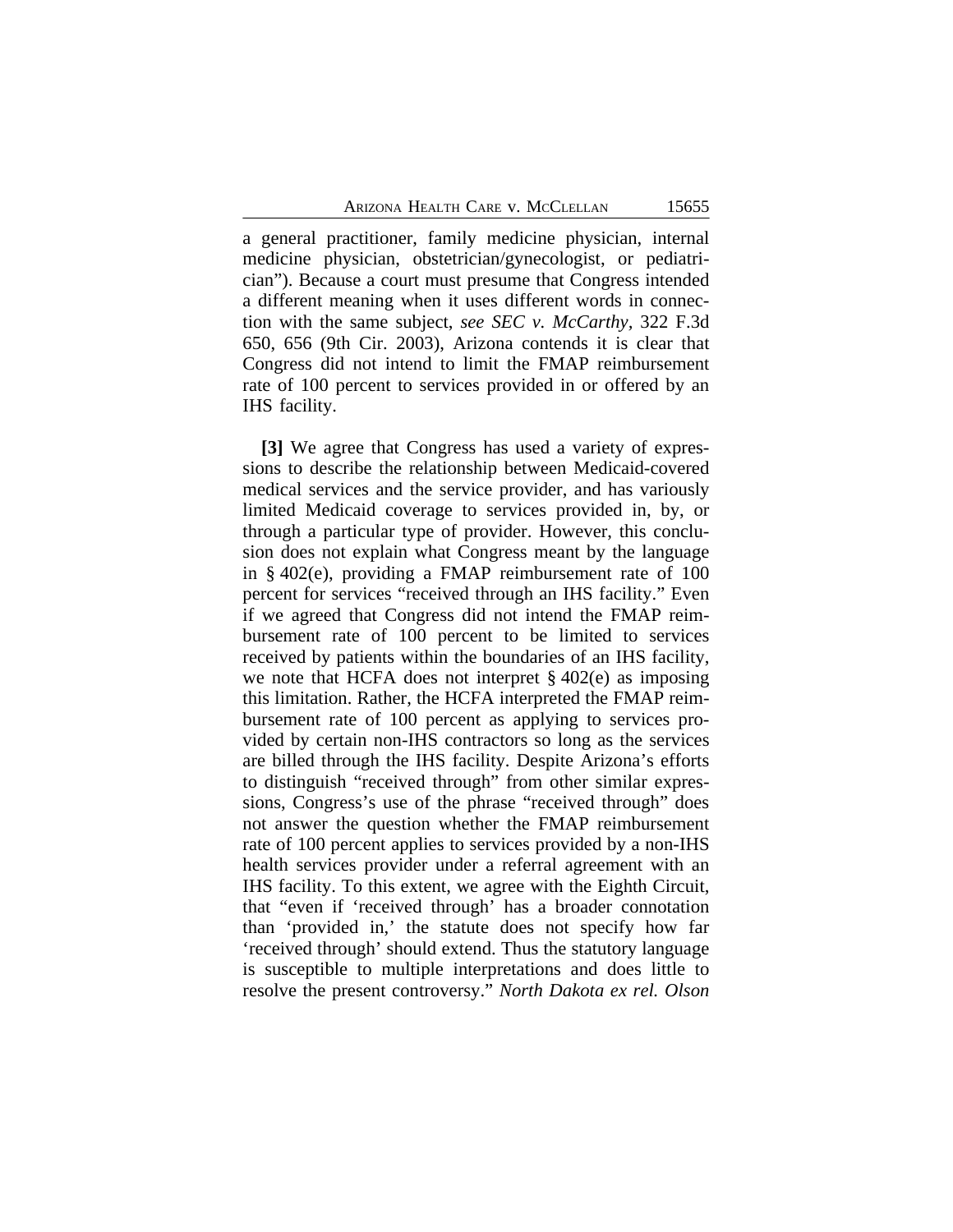*v. Ctrs. for Medicare & Medicaid Servs.*, 403 F.3d 537, 540 (8th Cir. 2005).

**[4]** Moreover, reading "received through an IHS facility" in the context of the IHCIA as a whole weighs in favor of HCFA's more limited interpretation. HCFA argues that Congress linked the FMAP reimbursement rate of 100 percent to IHS facilities and their services, rather than to other health service providers. In other words, the purpose of Title IV of the IHCIA was to benefit IHS facilities by enabling them to receive Medicaid reimbursement, which must be placed in a special fund and used "exclusively for the purpose of making any improvements in the facilities of such Service which may be necessary to achieve compliance with the applicable conditions and requirements of [Title XIX of the Social Security Act]." *See* IHCIA § 402(c), 25 U.S.C. § 1642(a). Therefore, the statutory structure better supports interpreting "received through an IHS facility" to ensure that the FMAP reimbursement benefits the IHS facility. Interpreting § 402(e) as applying the FMAP reimbursement rate of 100 percent only to services paid for (and billed to Medicaid by) IHS furthers this goal better than the more expansive Arizona interpretation.**<sup>10</sup>**

B

At the next step in the *Chevron* analysis, the parties argue that any ambiguity in  $\S$  402(e) is clarified by legislative history. *See United States v. Daas*, 198 F.3d 1167, 1174 (9th Cir.

**<sup>10</sup>**HCFA also argues that *Alaska Department of Health & Social Services v. Centers for Medicare & Medicaid Services*, 424 F.3d 931 (9th Cir. 2005), defined the word "through" when it characterized the FMAP reimbursement rate of 100 percent as applying to "state expenditures on behalf of eligible Native Americans *at* IHS facilities." *Id.* at 935 n.1 (emphasis added). However, this footnote merely provides background about the funding of IHS facilities, and does not purport to address the scope of § 402(e). When "a statement is made casually and without analysis," it does not constitute a precedential decision of this court on an undecided issue. *United States v. Johnson*, 256 F.3d 895, 915 (9th Cir. 2001).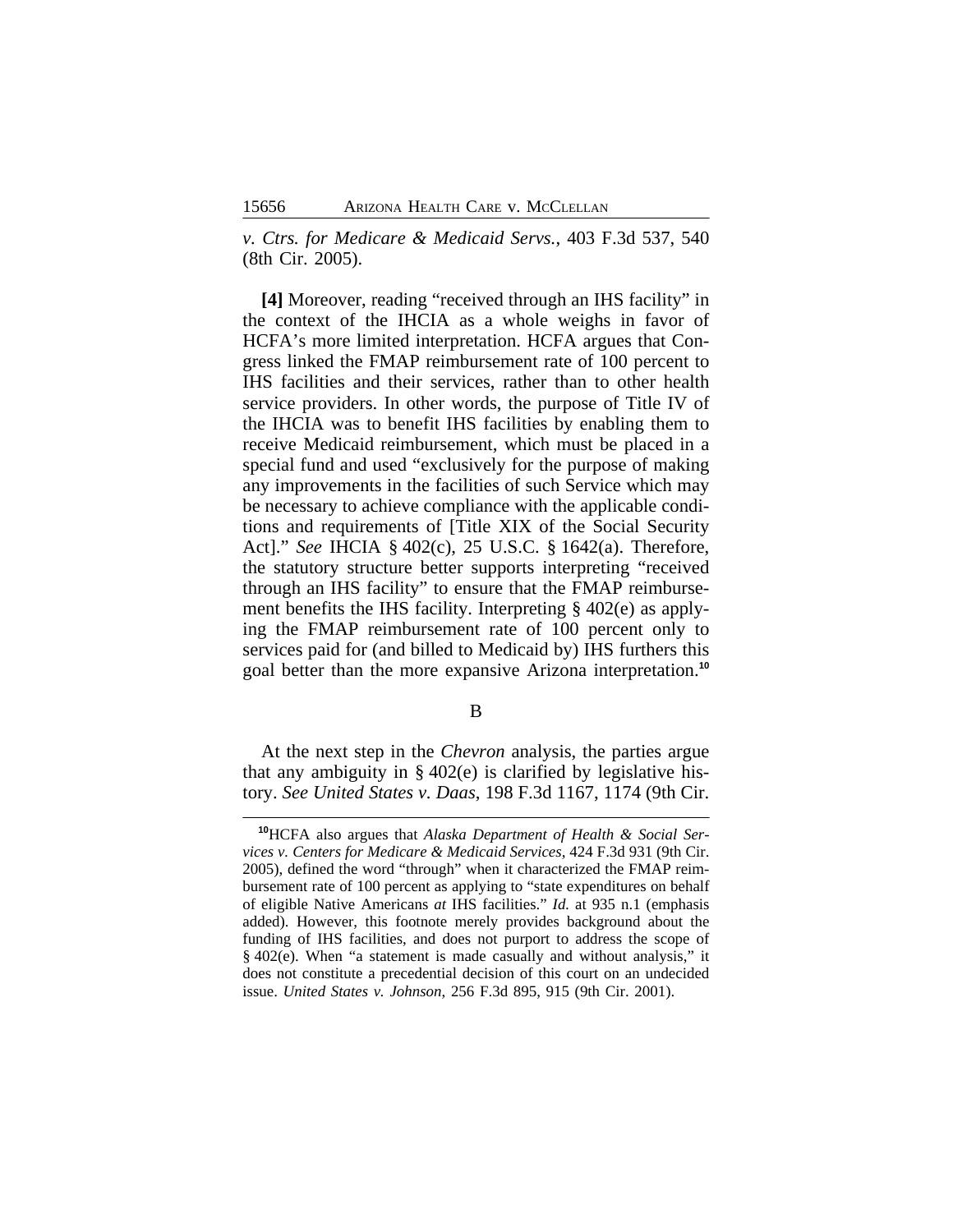1999). We disagree, and part company with the Eighth Circuit in its conclusion to that effect. HCFA argues, and the Eighth Circuit held, that Congress intended § 402(e)'s FMAP reimbursement rate of 100 percent to apply only to services provided "in" a facility, because various congressional committee reports described that rate as being limited to services provided "in" IHS facilities. *See* H.R. Rep. No. 94-1026, pt. I, at 108, *reprinted in* 1976 U.S.C.C.A.N. 2652, 2746 (FMAP reimbursement rate of 100 percent "for services provided to any Indian in an IHS facility"); *id.*, pt. III, at 7, *reprinted in* 1976 U.S.C.C.A.N. 2652, 2782 ("services provided to Indians in IHS facilities"); *id.*, pt. III, at 21, *reprinted in* 1976 U.S.C.C.A.N. 2652, 2796 ("Indians receiving services in IHS facilities"). However, the change in terminology from committee reports to Congressional enactment equally supports the opposite conclusion, namely, that in enacting  $\S 402(e)$ , Congress decided not to use the narrower phrase "provided in." Instead, Congress opted for a broader scope of reimbursement when it chose to use the phrase "received through," the words that actually appear in the statute.

Arizona relies on legislative history and the structure of the IHCIA to argue that Congress intended the FMAP reimbursement rate of 100 percent to apply to all referred services. Title V of the IHCIA specifically addresses the health care needs of urban Indians, who do not live on reservations and do not necessarily rely on the IHS system for health care. *See* IHCIA §§ 501-08, 25 U.S.C. §§ 1651-58. Arizona points to committee report language indicating that Congress intended Title IV of IHCIA (which includes the statutory language at issue) to focus on the plight of Indians who do live on or near reservations, and primarily rely on the IHS system for health care. *See, e.g.*, H.R. Rep. No. 94-1026, pt. I, at 1618, 107, 114, *reprinted in* 1976 U.S.C.C.A.N. 2652, 2655-57, 2745, 2752. Arizona argues that because improving the health status of reservation Indians was the principal concern of Title IV, Congress intended the FMAP reimbursement rate of 100 percent to apply to all services provided in the IHS system,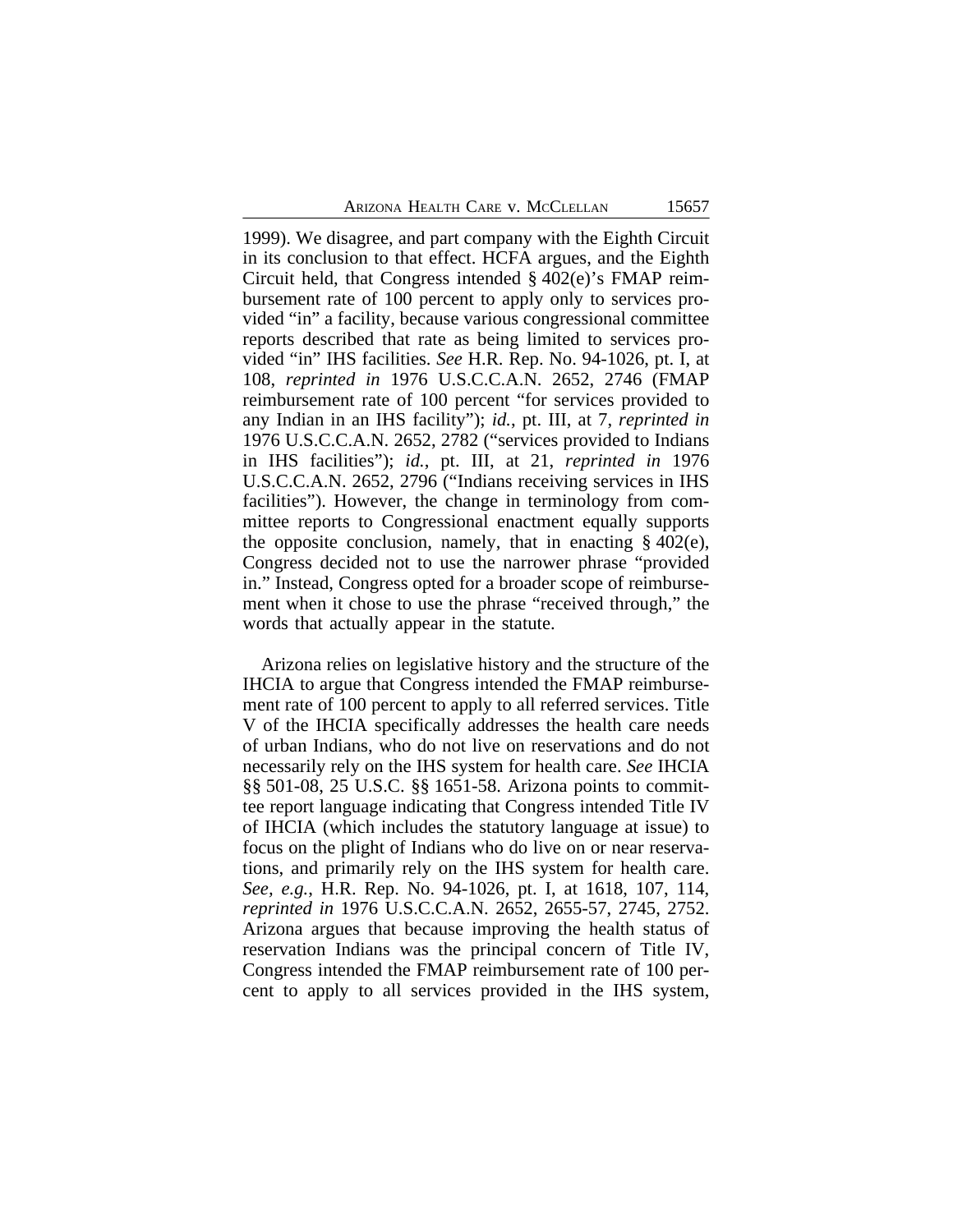including all referred services. By contrast, health services outside of the IHS system, such as those used by some urban Indians, would not be subject to the FMAP reimbursement rate of 100 percent. According to Arizona, "Congress's decision . . . thus reflected a well understood distinction between these two groups of Native Americans at the time the IHCIA was enacted."

We are not persuaded. First, the statutory sections within Title IV do not distinguish between urban Indians and reservation Indians. Also, the legislative history does not establish that Congress sought to assist reservation Indians by ensuring a FMAP reimbursement rate of 100 percent for the broadest possible range of IHS health care services, such as those reservation Indians receive from a non-IHS health care provider with a referral agreement. Finally, the higher FMAP reimbursement rate does not assist Indians, whether living on reservations or in cities; rather, it merely adjusts the financial responsibility for health care between the state and federal fiscs. Neither the distinction between reservation and urban Indians, nor Arizona's purported principal purpose of Title IV resolve the ambiguity in § 402(e).

The parties also reach opposite conclusions based on language in a House Report indicating that the "Committee [on Interior and Insular Affairs] took the view that it would be unfair and inequitable to burden a State Medicaid program with costs which normally would have been borne by [IHS]." H.R. Rep. No. 94-1026, pt. I, at 108, *reprinted in* 1976 U.S.C.C.A.N. 2652, 2746. The House Report suggests that Congress included § 402(e) in order to eliminate such a burden.

Both parties draw support from this legislative language. The HCFA argues that in light of the payor of last resort rule, which has been in place since 1956,<sup>11</sup> the Medicaid program

**<sup>11</sup>***See* 55 Fed. Reg. 4606, 4608 (Feb. 9, 1990). The rule is currently located at 42 C.F.R. § 136.61. Under the "payor of last resort" rule, the IHS does not pay if there is another source of health care funds available such as Medicaid. 42 C.F.R. § 136.61.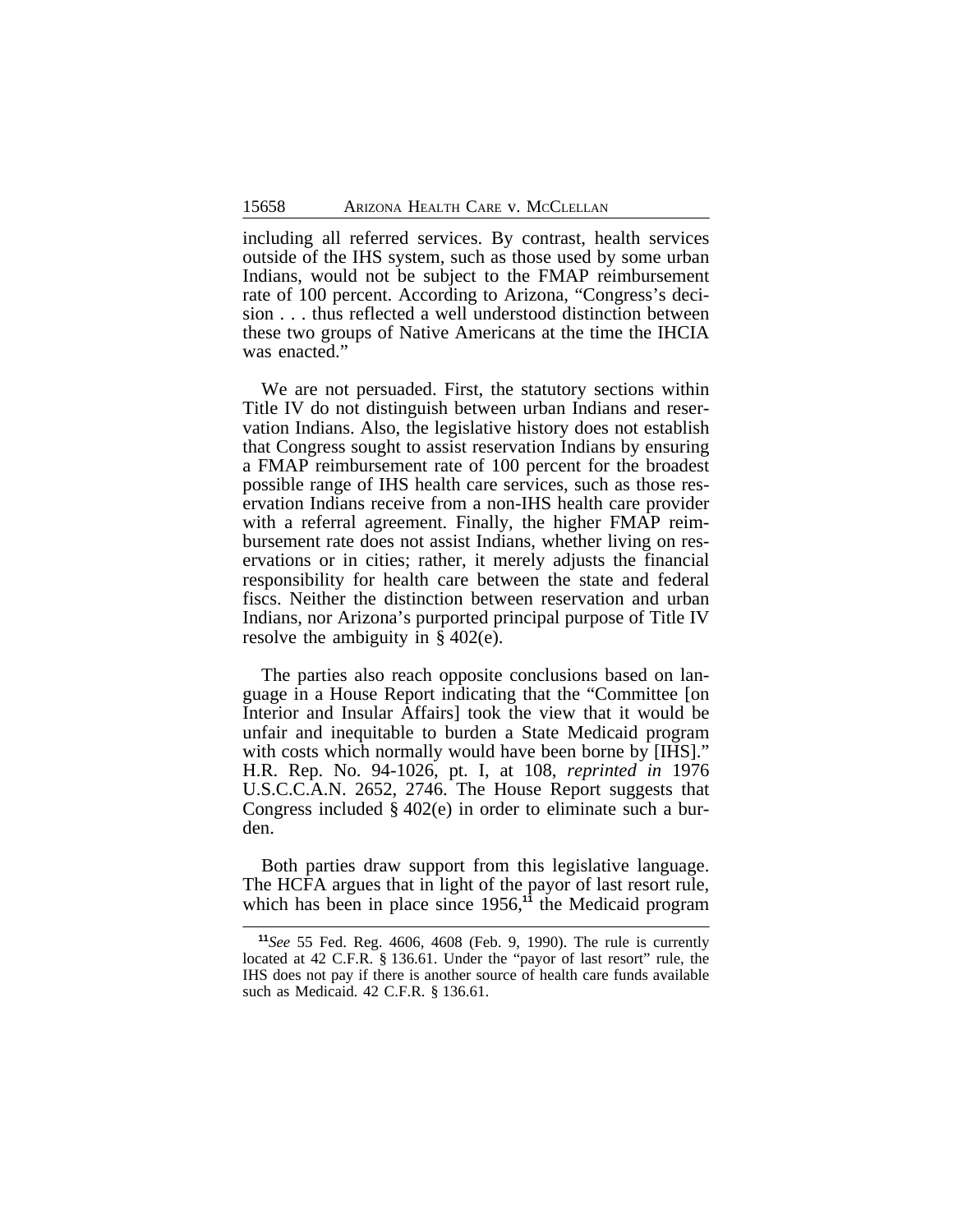would have been responsible for the costs of services provided by non-IHS providers to any Medicaid-eligible Indians. Because the standard FMAP reimbursement rate would have applied to such costs before Congress enacted the IHCIA, HCFA argues that its interpretation of § 402(e) does not shift any costs previously borne by the IHS to state governments.**<sup>12</sup>**

Arizona, on the other hand, argues that as a practical matter, IHS generally paid for services provided by non-IHS providers under its various agreements with IHS. The same House Report mentions the Senate Finance Committee's acknowledgment that "with respect to matters relating to Indians, the Federal Government has traditionally assumed major responsibility." H.R. Rep. No. 94-1026, pt. I, at 108, *reprinted in* 1976 U.S.C.C.A.N. 2652, 2746; *see also id.*, pt. I, at 14, *reprinted in* 1976 U.S.C.C.A.N. 2652, 2653-54. Arizona also relies on language indicating that many otherwise-eligible Indians did not enroll or participate in Medicaid because of geographical constraints and reliance on IHS health care, *id.*, pt. I, at 107, *reprinted in* 1976 U.S.C.C.A.N. 2652, 2745, but the report states that predicting this number would be "nearly impossible." *Id.*, pt. I., at 26, *reprinted in* 1976 U.S.C.C.A.N. 2652, 2665-66.

**[5]** Based on our review of the record, neither party has established whether the state or the IHS paid for services provided by non-IHS service providers under referral agreements before Congress passed the IHCIA. Nor does the legislative history suggest that in 1976, Congress knew that the IHS had this burden, and thus intended for a FMAP reimbursement rate of 100 percent to apply to such expenditures. In the

**<sup>12</sup>**Arizona argues that HCFA's burden-shifting argument is not applicable to Arizona because it was the only state not a member of the Medicaid program in 1976 when the IHCIA was enacted. However, for purposes of interpreting the meaning of a generally applicable federal statute, Arizona's specific status under Medicaid is irrelevant.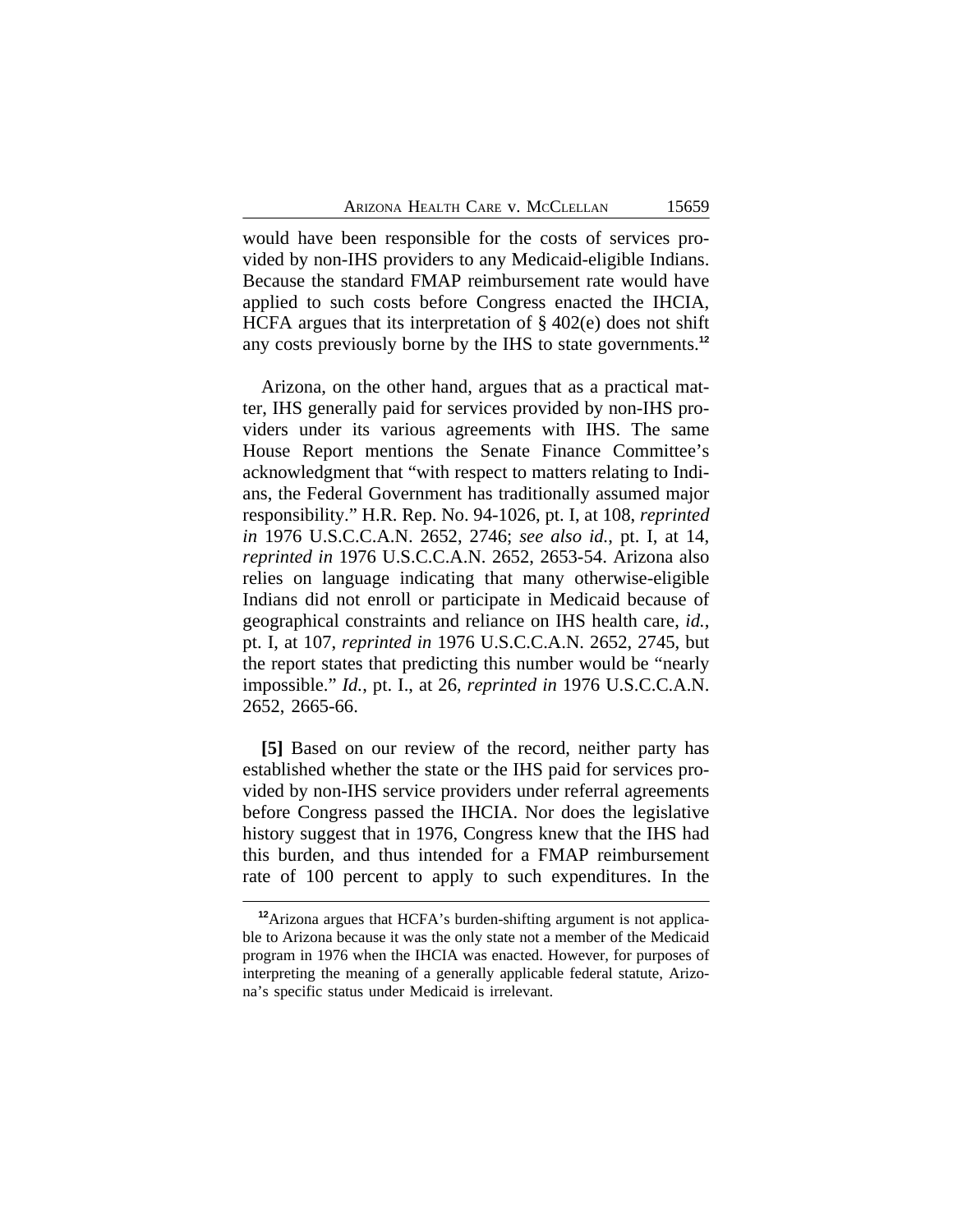absence of such evidence, the legislative history is of no assistance in clarifying the meaning of  $\S$  402(e).<sup>13</sup>

C

**[6]** Because the statutory language is ambiguous, and is not clarified by the usual interpretive aids, we must turn to the DAB's interpretation of  $\S$  402(e) and determine whether it is based on a "permissible construction of the statute." *Chevron*, 467 U.S. at 843. If a statute's language can reasonably be construed in more than one way, a court "may not substitute its own construction" of the statute "for a reasonable interpretation made by" the agency that Congress has entrusted to implement the legislation*. United Food & Commercial Workers Union v. NLRB, Local 1036*, 307 F.3d 760, 767 (9th Cir. 2002) (en banc) (quoting *Chevron*, 467 U.S. at 844). An agency's interpretation of a statute is permissible unless it is "arbitrary, capricious, or manifestly contrary to the statute." *Chevron*, 467 U.S. at 844.

**[7]** Here, the DAB interpreted "received through" in § 402(e) by deferring to HCFA's long-standing interpretation that the costs eligible for a FMAP reimbursement rate of 100 percent were "limited to those 'received through' an IHS facility which offers, is responsible for and bills Medicaid for the services provided." This interpretation is not "manifestly

**<sup>13</sup>**Arizona also asks us to consider a bill introduced in 1973 but never enacted, which provided that states were entitled to a FMAP reimbursement rate of 100 percent for medical costs of individuals "who . . . resided on or adjacent to a Federal Indian reservation." H.R. 3153, 93d Cong. § 174(a), 119 Cong. Rec. 38350, 38367 (1973). Arizona argues that Congress intended the "received through" language in § 402(e) to mean the same thing as "on or adjacent to." The Supreme Court has considered predecessor bills when the operative language of the original bill was carried forward into the enacted legislation and the legislative history of the enacted legislation referred to the older bill. *See United States v. Enmons*, 410 U.S. 396, 405 n.14 (1973). In this case, however, the enacted legislation makes no reference to the 1973 bill, which thus is irrelevant.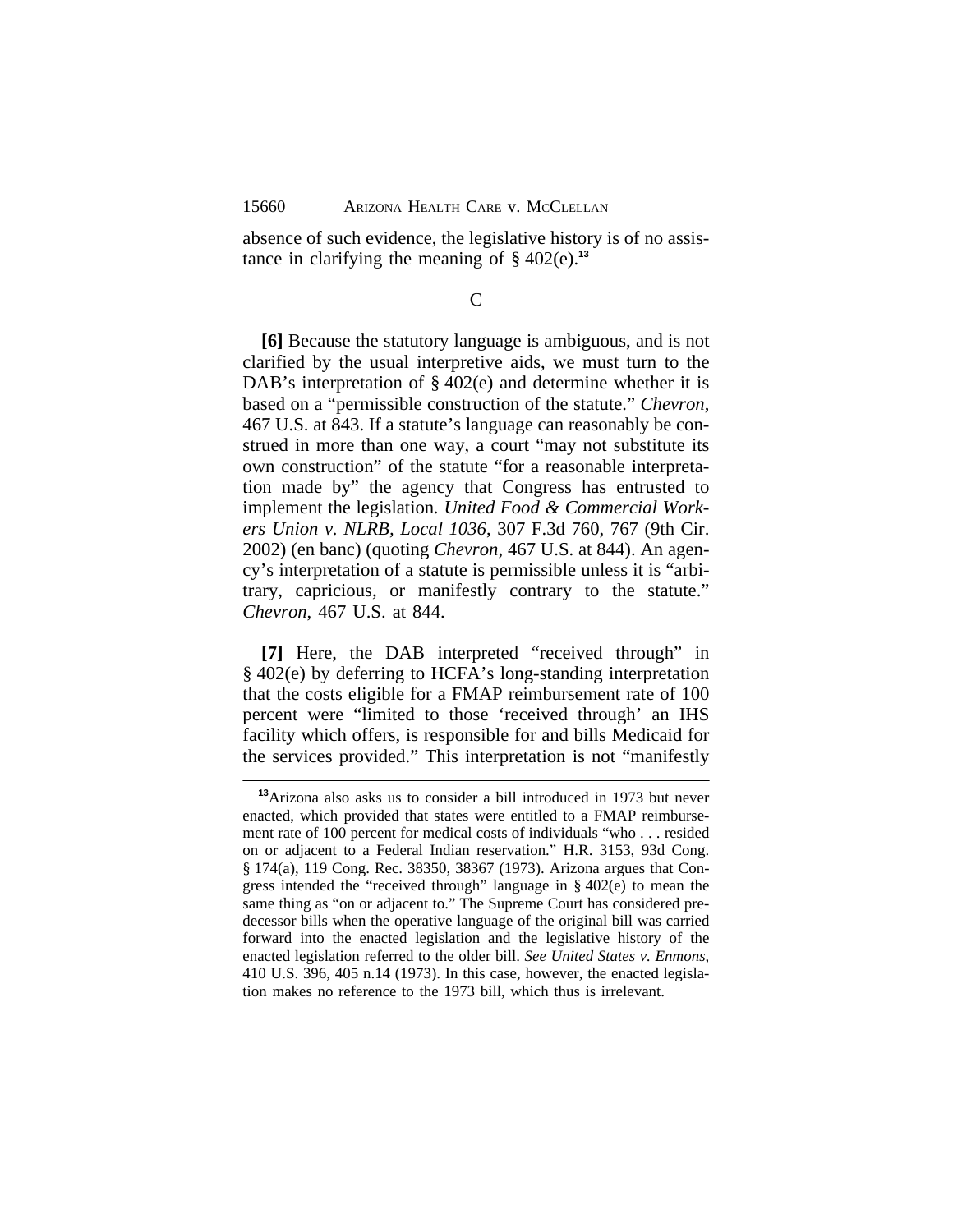contrary" to § 402(e), *Chevron*, 467 U.S. at 844, but rather is consistent with the statutory language. Under the DAB's interpretation, the FMAP reimbursement rate of 100 percent is not limited to costs incurred solely within the boundaries of an IHS facility, but would cover the costs for some services received at a non-IHS facility, in those cases where the IHS has taken responsibility for providing that service to its Indian patient and actually bills Medicaid for that service. This interpretation is consistent with and gives effect to the statutory language used by Congress. Moreover, HCFA adopted this interpretation contemporaneously with the enactment of the IHCIA, and has adhered to it for over 20 years. We should "normally accord particular deference to an agency interpretation of 'longstanding' duration." *Barnhart v. Walton*, 535 U.S. 212, 220 (2002). Because the DAB's interpretation of § 402(e) is not arbitrary, capricious, or manifestly contrary to the statute, we must defer to it.

Arizona argues that the DAB's interpretation is unreasonable both because it conflicts with HCFA's 1997 memorandum and because it is bad policy. HCFA argues that its 1997 memorandum is consistent with its long-standing interpretation of § 402(e) and is good policy. We need not resolve this dispute, because "[i]nterpretations such as those in opinion letters — like interpretations contained in policy statements, agency manuals, and enforcement guidelines, all of which lack the force of law — do not warrant *Chevron*-style deference." *Christensen v. Harris County*, 529 U.S. 576, 587 (2000); *see also City of Los Angeles v. U.S. Dep't of Commerce*, 307 F.3d 859, 874 (9th Cir. 2002). Nor should we make policy decisions for the agency:

When a challenge to an agency construction of a statutory provision, fairly conceptualized, really centers on the wisdom of the agency's policy, rather than whether it is a reasonable choice within a gap left open by Congress, the challenge must fail. In such a case, federal judges — who have no constitu